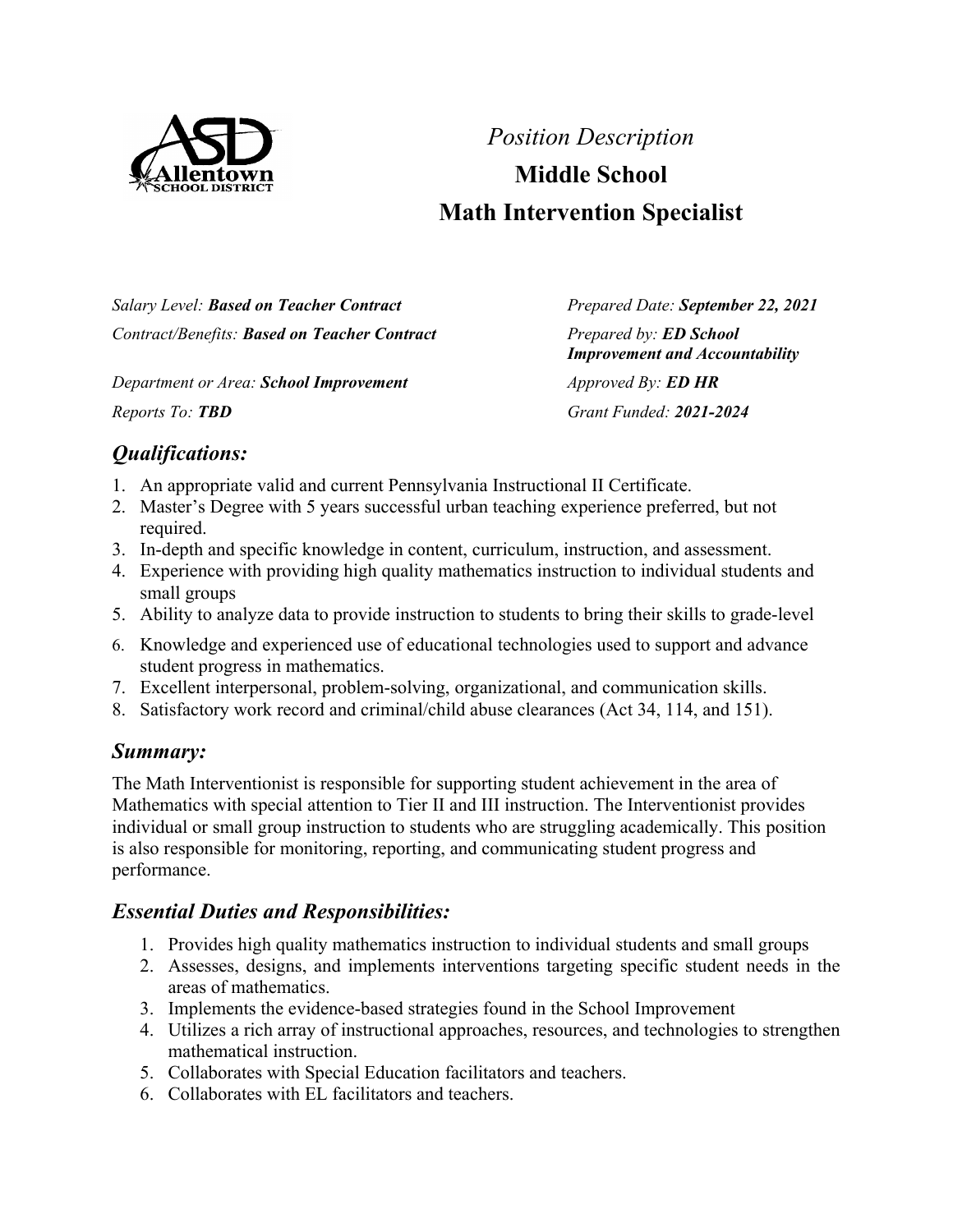- 7. Communicates with teachers, administration, and families regarding student progress
- 8. Assists in creating schedules and rosters for paraprofessionals and intervention periods and provides support as needed with instruction.
- 9. Administers, analyzes, and provides feedback on individual student assessments, as needed.
- 10. Utilizes data to plan and oversee extended learning opportunities to address Learning Loss in math.
- 11. Meets regularly with teams and/or principal to review student assessment data and assess progress toward grade-level goals.
- 12. Maintains data-based documentation of continuous monitoring of student performance and progress.

Other:

1. Performs other tasks as related to the specific priorities and goals of the district.

# *Competencies:*

To perform the job successfully, an individual should demonstrate the following competencies:

#### *Interpersonal Skills*

Meets commitments made to employees; Focuses on resolving conflict; Maintains confidentiality; Listens to others without interrupting; Shows reasonable control of personal emotions; Exhibits objectivity and openness to the views of others; Speaks clearly and persuasively in positive or negative situations; Listens and solicits clarification; Responds appropriately to questions; Contributes to building positive morale; Puts success of team above own interests and recognition.

#### *Leadership Skills*

Develops workable implementation plans; Communicates changes effectively; Builds commitment and overcomes resistance; Prepares and supports those affected by change; Monitors transition and evaluates results; Exhibits confidence in self and others; Accepts feedback from others; Gives appropriate recognition to others; Looks for ways to improve and promote quality; Demonstrates accuracy and thoroughness; Observes safety and security procedures when appropriate; Identifies and resolves problems in a timely manner; Gathers and analyzes facts in problem-solving; Develops alternative solutions; Works well in group problem-solving situations; Uses reason even when dealing with emotional topics.

#### *Organizational Skills*

Works within approved budget; Conserves district/school resources; Shows respect and sensitivity for cultural differences; Educates others on the value of diversity; Promotes a harassment-free environment; Follows policies and procedures.

## *Personal Competencies*

Displays willingness to make decisions; Exhibits sound and accurate judgment; Supports and explains reasoning for decisions; Includes appropriate people in decision-making process; Makes timely decisions; Treats people with respect; Keeps commitments; Inspires the trust of others; Works ethically and with integrity; Approaches others in a tactful manner; Reacts well under